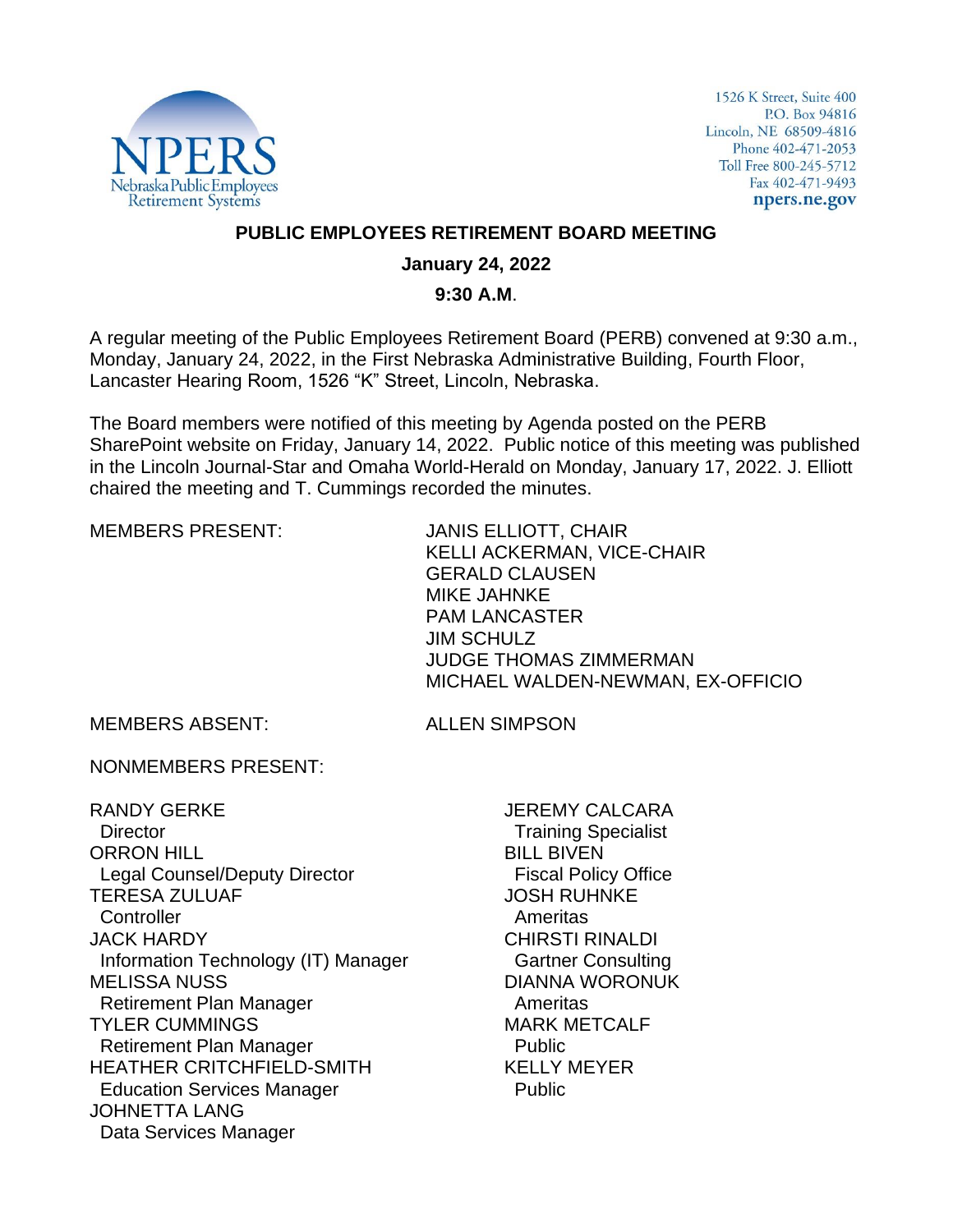**Agenda Item 1**: J. Elliott stated this meeting will follow the Nebraska Open Meetings Act and a copy of the Act is provided electronically, via a link on the final agenda posted on the Nebraska Public Employees Retirement Systems' (NPERS) website, on the Attorney General's website, and a copy of the Act is located on the table by the door.

**Agenda Items 2 and 3 – Meeting Called to Order:** J. Elliott called the January 24, 2022, Board Meeting to order at 9:30 a.m. Present at meeting: J. Elliott, K. Ackerman, G. Clausen, M. Jahnke, P. Lancaster, J. Schulz, M. Walden-Newman, and T. Zimmerman.

J. Elliott reminded the Board their Statement of Financial Interests form is due by March 1, 2022.

**Agenda Item 4 – Election of Officers:** J. Elliott reviewed the election of officers' procedures. She opened nominations for Board Secretary. P. Lancaster nominated R. Gerke for Board Secretary. J. Schulz seconded the motion. P. Lancaster moved nominations cease and a unanimous ballot be cast for R. Gerke. M. Jahnke seconded the motion. Members voted as follows: For: J. Elliott, K. Ackerman, G. Clausen, M. Jahnke, P. Lancaster, J. Schulz, and T. Zimmerman. Against: None. Motion carried.

R. Gerke opened nominations for Board Chair. P. Lancaster nominated J. Elliott for Board Chair. T. Zimmerman seconded the motion. P. Lancaster moved nominations cease and a unanimous ballot be cast for J. Elliott. T. Zimmerman seconded the motion. Members voted as follows: For: K. Ackerman, G. Clausen, M. Jahnke, P. Lancaster, J. Schulz, and T. Zimmerman. Abstain: J. Elliott. Against: None. Motion carried.

J. Elliott opened nominations for Board Vice-Chair. P. Lancaster nominated K. Ackerman for Board Vice-Chair. T. Zimmerman seconded the motion. P. Lancaster moved nominations cease and a unanimous ballot be cast for K. Ackerman. T. Zimmerman seconded the motion. Members voted as follows: For: J. Elliott, G. Clausen, M. Jahnke, P. Lancaster, J. Schulz, and T. Zimmerman. Abstain: K. Ackerman. Against: None. Motion carried.

**Agenda Item 5 – Approval of Minutes:** J. Schulz moved for approval of the minutes of the December 20, 2021, Board Meeting. Motion was seconded by M Jahnke. Members voted as follows: For: J. Elliott, K. Ackerman, G. Clausen, M. Jahnke, P. Lancaster, J. Schulz, and T. Zimmerman. Against: None. Motion carried.

**Agenda Item 6 – Approval of Budget Status Report & December Retirement Report:**  J. Schulz moved to approve the Budget Status Report and the December 2021 Retirement Report. Motion was seconded by K. Ackerman. Members voted as follows: For: J. Elliott, K. Ackerman, G. Clausen, M. Jahnke, P. Lancaster, J. Schulz, and T. Zimmerman. Against: None. Motion carried.

J. Schulz noted NPERS is under budget currently for this fiscal year. R. Gerke stated there are still some items in the budget that have yet to happen or are still underway.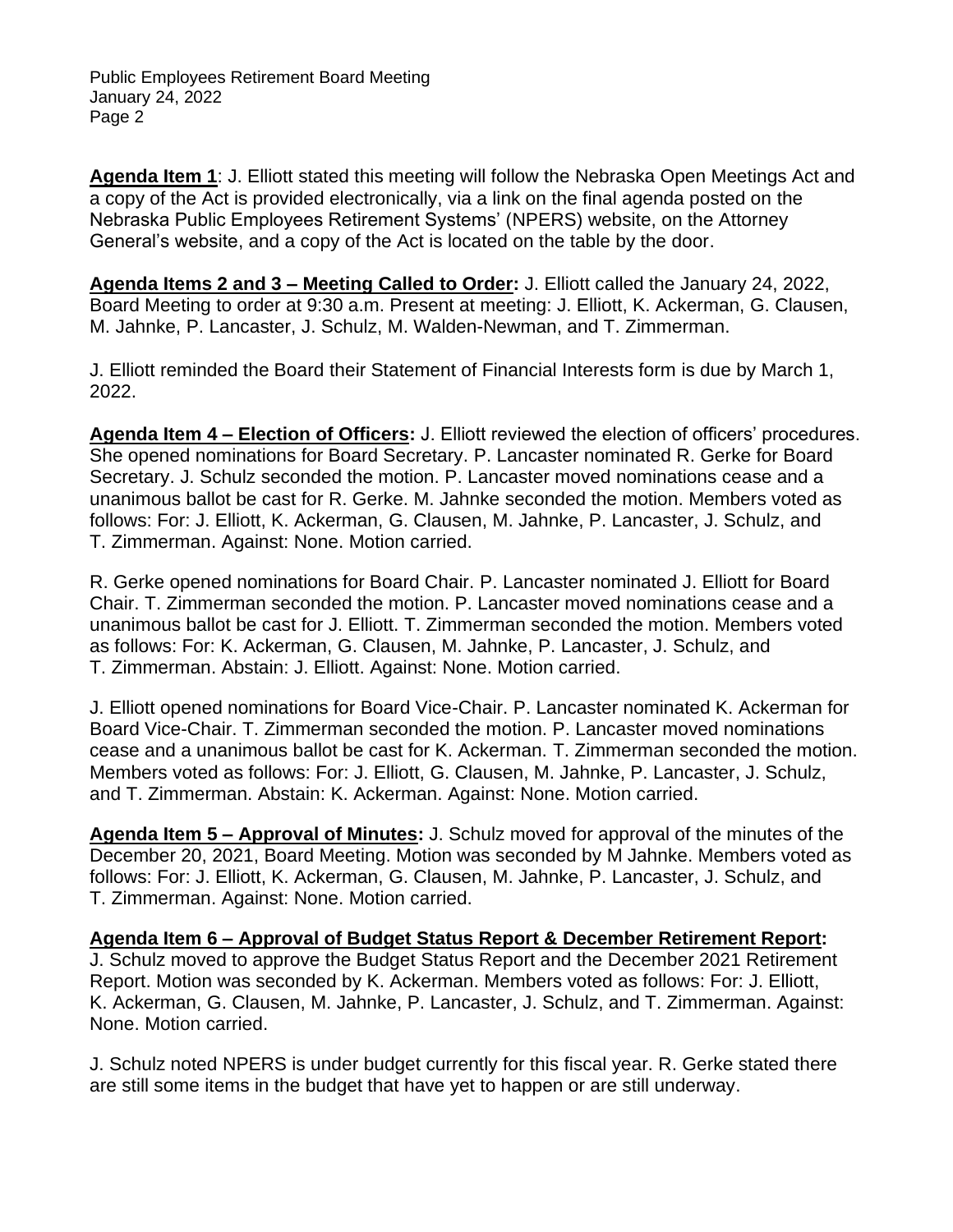# **Agenda Item 7 – Public Comments or Correspondence from Citizens:** There were none.

# **Agenda Item 8 – Legal/Legislative Update**: O. Hill gave the Legal/Legislative Update.

He discussed two proposed bills that have been referred to the Legislative Retirement Committee.

- LB 700 is the technical and operational compliance bill.
- LB 1043 outlines the rules for Nebraska Department of Education, Department of Health and Human Services, and Department of Correctional Services employees that are participating in the School Plan.

He discussed other proposed bills that have been referred to other committees in which NPERS/PERB may want to take action.

- LB 992 appropriates \$310,500 to NPERS for a self-service function for State Patrol retired members to add, remove, update, and view payroll deductions. There is some confusion as to why the bill is being proposed as NPERS can only deduct Federal and Nebraska state taxes. He did reach out to Senator Morfeld's office to try and obtain more information about the proposed bill.
- LB 1011 provides, changes, and eliminates provisions relating to appropriations.
- LB 1083 provides for payment of claims against the state.

He discussed the proposed bills to spend the American Rescue Plan Act (ARPA) funds. Some of the proposed bills would direct funds to teachers which will have to be monitored to determine if the funds are compensation for retirement purposes.

There was discussion about how NPERS would monitor wages and compensation if any of the ARPA bills are passed. In the past, NPERS has reached out to the introducing senator regarding this topic. An amendment to a bill could be introduced to explicitly state whether or not the funds are considered compensation for retirement purposes.

The ARPA related bills are listed below:

- LB 696 appropriates federal funds to the State Department of Education for school employee retention payments.
- LB 1055 appropriates federal funds to the Department of Health and Human Services for premium-pay to front-line nurses.
- LB 1131 states intent is to appropriate federal funds for bonus payments for teachers, child care workers, and health care workers.
- LB 1138 appropriates federal funds to the Department of Health and Human Services for local public health departments.
- LB 1182 adopts the School Employees Pandemic Protection Act and states intent regarding federal funds.
- LB 1217 appropriates federal funds to the Department of Administrative Services for incentive payments to eligible school employees.
- LB 1220 appropriates federal funds to the State Department of Education for premium payments for teachers working in underserved communities.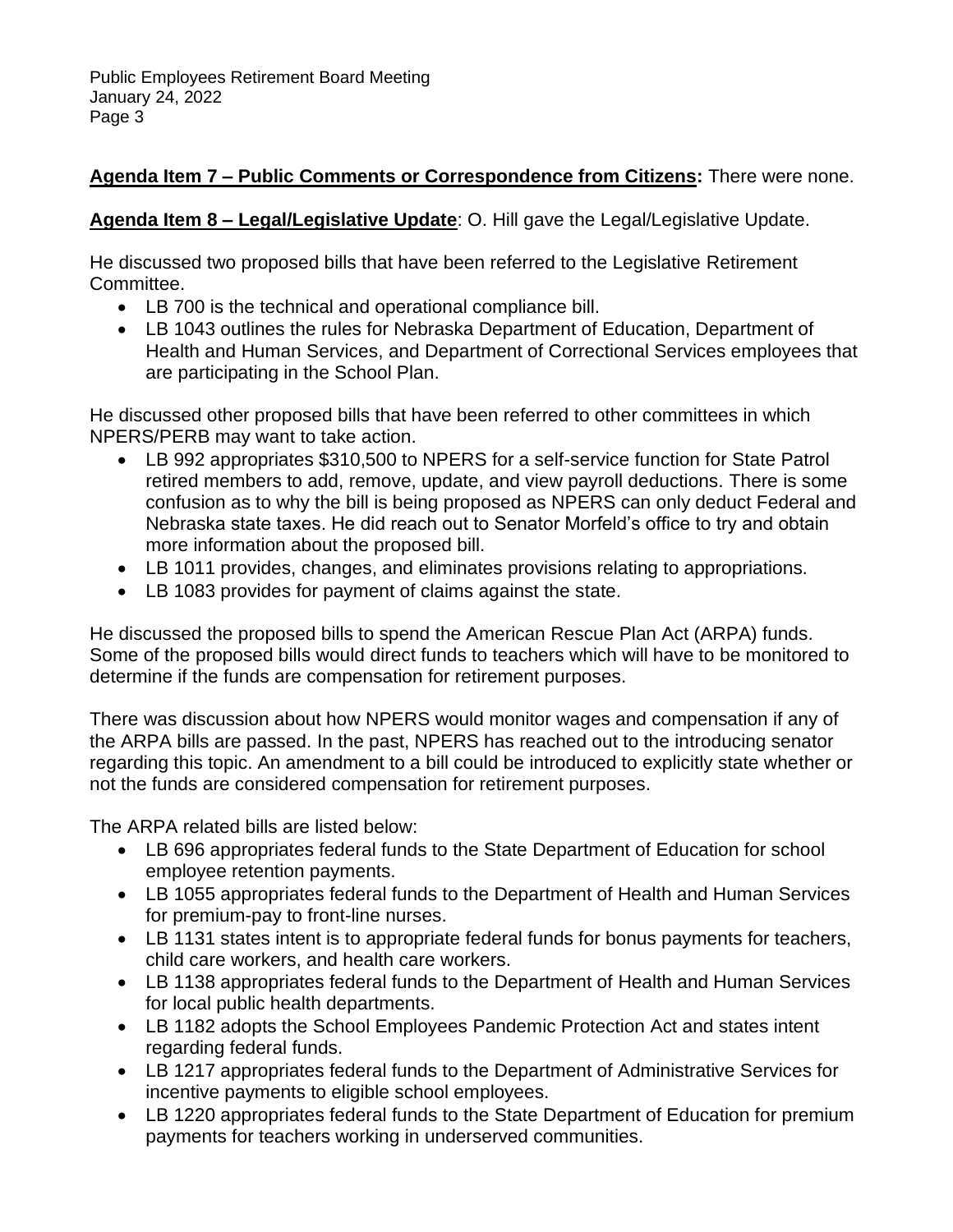O. Hill discussed other proposed bills he is monitoring and does not recommend taking any action on these bills.

There was discussion about how the courts implemented technology to conduct some of its processes virtually. T. Zimmerman mentioned how the court conducts its virtual presentation and suggested the PERB might look into offering both an in-person session and virtual session.

M. Jahnke moved to approve the Legal/Legislative Update. Motion was seconded by P. Lancaster. Members voted as follows: For: J. Elliott, K. Ackerman, G. Clausen, M. Jahnke, P. Lancaster, J. Schulz, and T. Zimmerman. Against: None. Motion carried.

**Agenda Item 9 – OSERS Transfer Project**: Christy Rinaldi, from Gartner Consulting, provided a quick overview and update of the Omaha School Employees Retirement System (OSERS) transfer project. She provided an introduction, engagement schedule overview, and the accomplishments to-date.

Dianna Woronuk, from Gartner Consulting, provided the results of the Readiness Assessment dashboard. She stated there were three key strengths: commitment to success, strong foundation, and the existing baseline.

They have identified eleven key initiatives to improve NPERS' readiness:

- Finalize Project Governance
- Develop Project Charter
- Create a Benefits Realization Plan
- Develop a Staffing Plan
- Define NPERS Project Management Approach and Resource
- Perform Stakeholder Analysis
- Develop and Initiate an OCM Plan
- Develop a Communication Plan
- Create Data Conversion & Migration Plan
- Perform a Data Quality Assessment
- Build an Implementation Roadmap

Gartner has identified four paths for the development work of the OSERS Transfer project. Gartner recommends outsourcing the development portions of the project.

R. Gerke asked for clarification about the consulting aspect of the project. C. Rinaldi stated NPERS will need to appoint an internal Project Manager for the transfer.

C. Rinaldi discussed outsourcing the development of the transfer project. She stated organizations in a similar situation as NPERS typically outsource the development portion.

R. Gerke asked for clarification if the transfer project can be completed on time, within budget, and with quality work if NPERS does decide to outsource the development phase.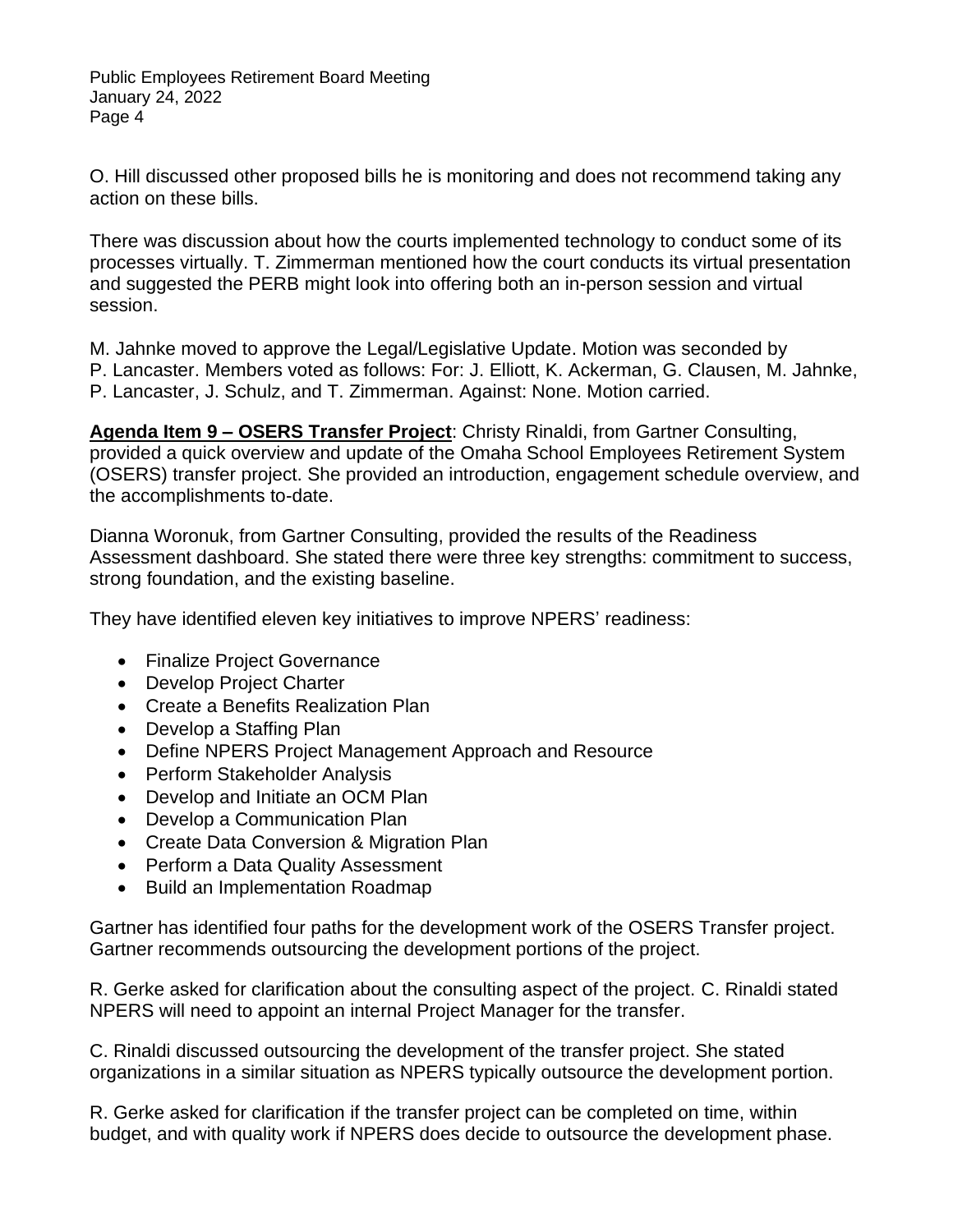C. Rinaldi stated she felt this could be accomplished and Gartner would be able to provide resources to help facilitate the outsourcing.

P. Lancaster suggested any decision to outsource a portion of the transfer project be brought to the PERB for their vote of support.

Answering a PERB question, R. Gerke stated Omaha Public Schools (OPS) will be funding the transfer project.

J. Schulz moved to approve authorization for the Director to outsource the development portion of the OSERS Transfer Project. Motion was seconded by P. Lancaster. Members voted as follows: For: J. Elliott, K. Ackerman, G. Clausen, M. Jahnke, P. Lancaster, J. Schulz, and T. Zimmerman. Against: None. Motion carried.

The PERB took a break from 11:02 a.m. to 11:14 a.m.

**Excuse Board Member**: M. Jahnke moved to excuse A. Simpson. P. Lancaster seconded the motion. Members voted as follows: For: J. Elliott, K. Ackerman, G. Clausen, M. Jahnke, P. Lancaster, J. Schulz, and T. Zimmerman. Against: None. Motion carried.

M. Jahnke thanked Heather Critchfield-Smith and Jeremy Calcara for their work educating the State Patrol members on the Deferred Compensation plan (DCP). He stated when the Retirement 101 seminar started, 17% of State Patrol members were enrolled in DCP. At the end of 2021, he stated 42% of State Patrol members are now enrolled into the DCP. He mentioned the education provided by H. Critchfield-Smith and J. Calcara is the main reason for the increase in DCP enrollments. M. Jahnke stated he is appreciative of the work Education Services has provided to the State Patrol members.

**Agenda Item 10 – Director's Report**: R. Gerke gave the Director's Report.

- The OSERS transfer project work plan was filed with the Legislature on December 23, 2021.
- He and J. Hardy continue to meet with Gartner on a weekly basis to discuss the OSERS transfer project.
- OPS voted on the Experience Study and by September 1, 2024, the OSERS plan will have the same assumptions as the NPERS School plan. He stated the new assumptions will increase the actuarial required contribution to the OSERS plan.
- R. Gerke met with the Department of Administrative Services about the office space needs for the OSERS transfer project.
- Education Services has begun working on the Annual Report to the Legislature.
- Tax table change letters were mailed out and 1099-R forms are scheduled to be mailed today.
- The actuarial audit conducted by Gabriel, Roeder, Smith & Company is still underway.
- Information is being gathered for the State and County valuation.
- The exit interview for the School, Judges, and Patrol audit should be completed in February.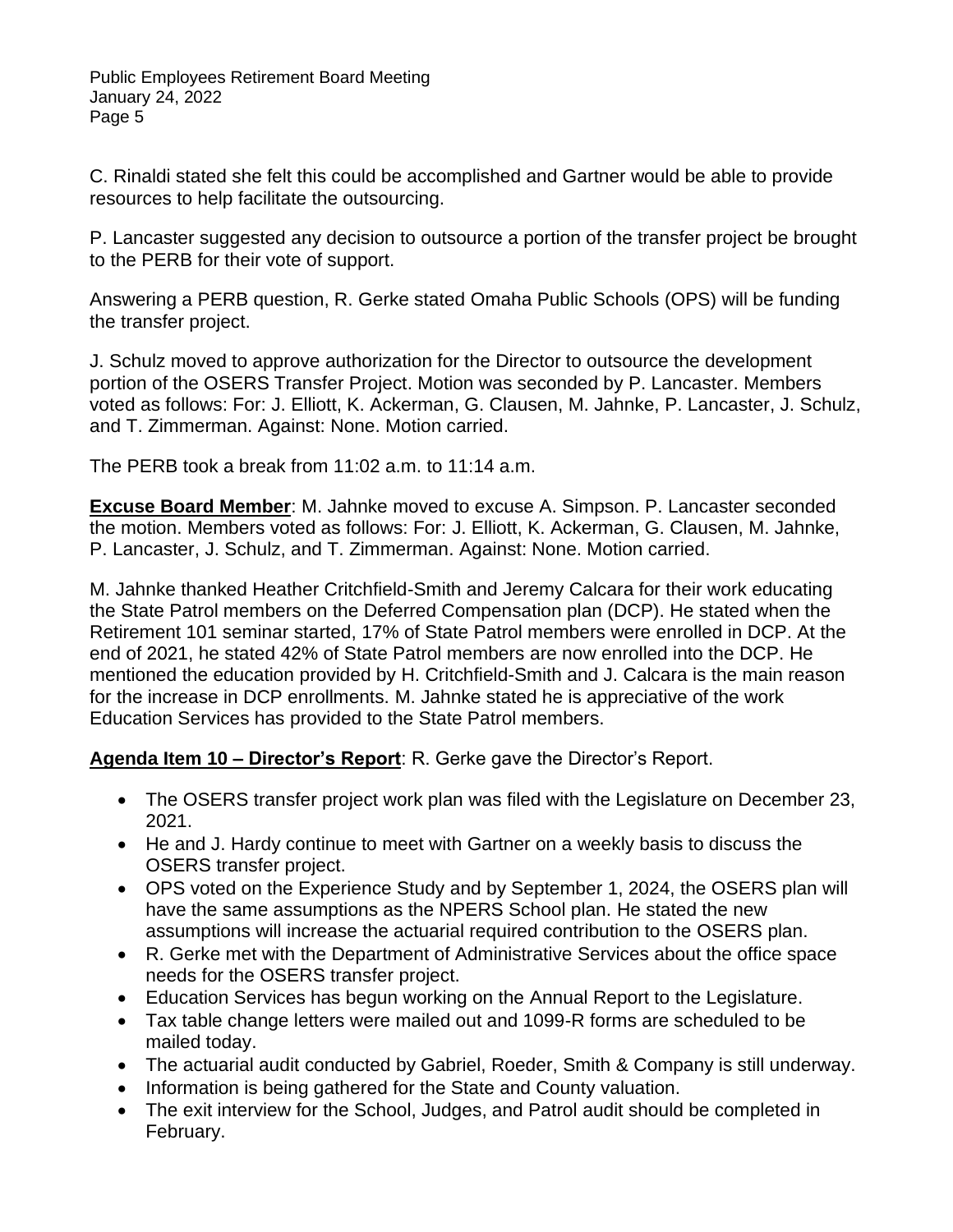- The technology assessment is still being completed by Provaliant.
- Ameritas will be providing in-person OMNI training for the NPERS staff on February 9, 2022.
- There is an open position for a Retirement Specialist I in Member Services. The IT Security Analyst position should be posted soon.
- The annual performance review deadline have been moved this year to April 1 rather than the service date anniversary of the team member.
- He discussed the Leadership Training program offered by the state which T. Zulauf, J. Hardy, and M. Nuss have all completed. He attended the graduation ceremony for M. Nuss on January 21, 2022. He stated T. Cummings and J. Lang are currently enrolled in the program.
- He stated the Statement of Financial Interest forms are due by March 1, 2022.

K. Ackerman moved to approve the Director's Report. Motion was seconded by P. Lancaster. Members voted as follows: For: J. Elliott, K. Ackerman, G. Clausen, M. Jahnke, P. Lancaster, J. Schulz, and T. Zimmerman. Against: None. Motion carried.

**Agenda Item 11 – Board Committee Reports**: There were none.

**Agenda Item 12 – Board Education/Travel Requests:** There were none.

**Agenda Item 13 – Future Meetings/Agendas:** The next PERB meeting is on February 28, 2022.

**Agenda Items 14 and 15 – Executive Session**: At 11:38 a.m., M. Jahnke moved that the Board exit Regular Session and convene in Executive Session for the purpose of discussing applications of plan members: Case Review No. D-22-1; Prevention of Needless Injury to the Reputation of an Individual; Personnel Matters; Case Review No. D-22-2; Prevention of Needless Injury to the Reputation of an Individual; Personnel Matters; Protection of Public Interest, Prevention of Needless Injury to the Reputation of an Individual; and Update on Pending Legal Matters; Protection of Public Interest. Motion was seconded by G. Clausen. J. Elliott repeated the motion for the record. Members voted as follows: For: J. Elliott, K. Ackerman, G. Clausen, M. Jahnke, P. Lancaster, J. Schulz, and T. Zimmerman. Against: None. Motion carried.

At 12:28 p.m., M. Jahnke moved the Board exit Executive Session and reconvene in Regular Session. Motion was seconded by P. Lancaster. Members voted as follows: For: J. Elliott, K. Ackerman, G. Clausen, M. Jahnke, P. Lancaster, J. Schulz, and T. Zimmerman. Against: None. Motion carried.

J. Elliott clarified the hourly rate is \$84.134 for the Director's salary that was approved during the December 20, 2021, meeting.

M. Jahnke moved for approval of Case Review No. D-22-1. Motion was seconded by K. Ackerman. Members voted as follows: For: J. Elliott, K. Ackerman, G. Clausen, M. Jahnke, P. Lancaster, J. Schulz, and T. Zimmerman. Against: None. Motion carried.